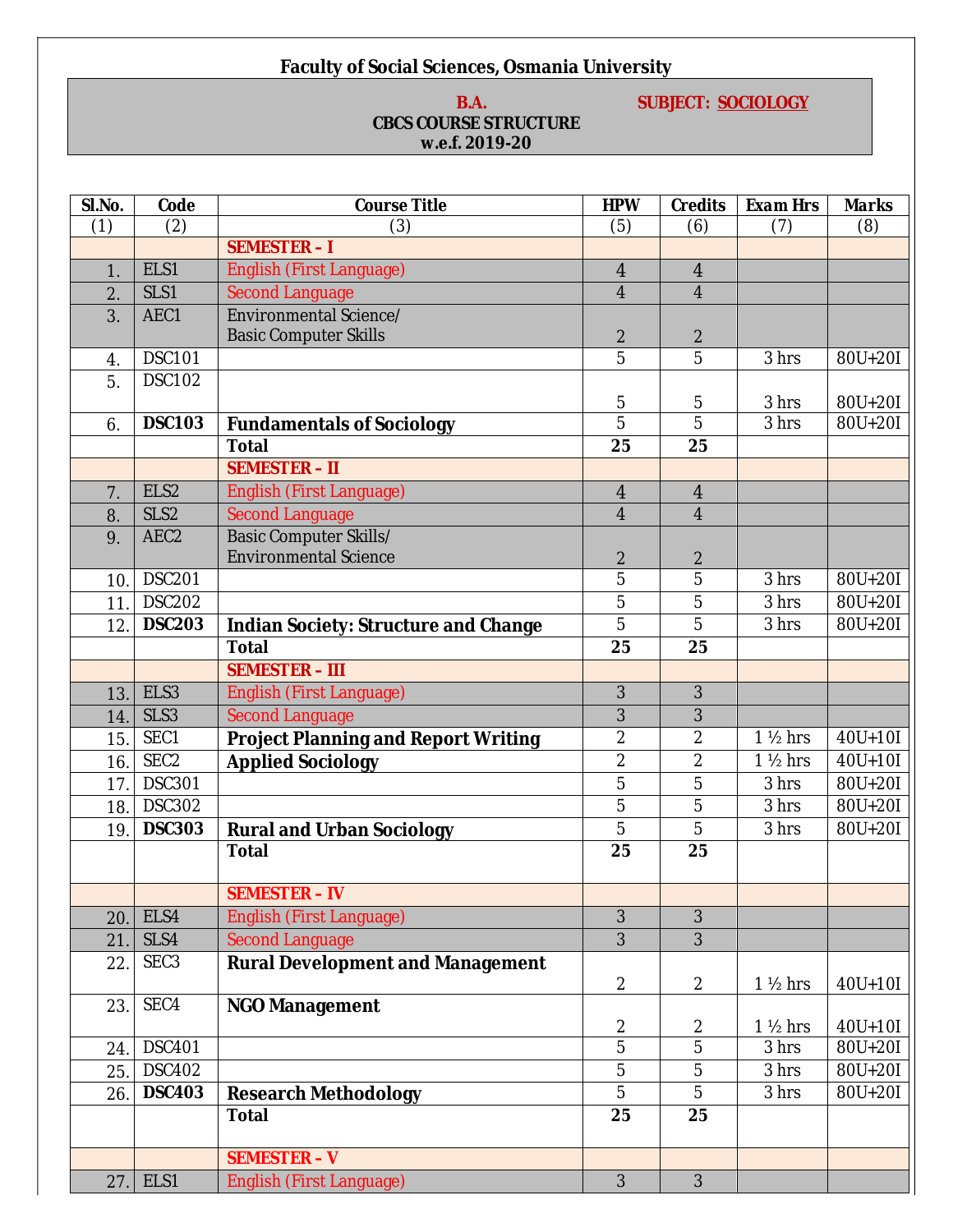|     |                  | Faculty of Social Sciences, Osmania University |                         |                         |                    |             |
|-----|------------------|------------------------------------------------|-------------------------|-------------------------|--------------------|-------------|
| 28. | SLS4             | <b>Second Language</b>                         | 3                       | 3                       |                    |             |
| 29. | GE               | Social Issues, Policies and Development        | $\overline{\mathbf{4}}$ | $\overline{\mathbf{4}}$ | 3 hrs              | 80U+20I     |
| 30. | <b>DSE501 A</b>  |                                                |                         |                         |                    |             |
|     | B                |                                                | 5                       | 5                       | 3 hrs              | $80U + 20I$ |
|     |                  |                                                |                         |                         |                    |             |
| 31. | <b>DSE502 A</b>  |                                                |                         |                         |                    | $50T + 35$  |
|     | B                |                                                | $3T+4P/$                |                         |                    | $P + 15I/$  |
|     |                  |                                                | 5                       | 5                       | 3 hrs              | $80U + 20I$ |
| 32. | <b>DSE503 A</b>  | Sociology of Development                       |                         |                         |                    |             |
|     | B                | Social Stratification and Social Mobility      | $\overline{5}$          | 5                       | 3 hrs              | 80U+20I     |
|     | $\overline{C}$   | Social Anthropology                            |                         |                         |                    |             |
|     |                  | Total                                          | 27/25                   | 25                      |                    | 80U+20I     |
|     |                  | <b>SEMESTER - VI</b>                           |                         |                         |                    |             |
| 33. | ELS6             | <b>English (First Language)</b>                | $\overline{3}$          | 3                       |                    |             |
| 34. | SLS <sub>6</sub> | <b>Second Language</b>                         | $\overline{3}$          | 3                       |                    |             |
| 35. | PR               | Project Report (or)                            | 4T                      | $\overline{4}$          | 3 hrs              | 80U+20I     |
|     |                  |                                                | $2T+4R$                 | 4                       | $1\frac{1}{2}$ hrs | $40U + 10I$ |
|     |                  | <b>Gender and Society</b>                      |                         |                         |                    | 35R+15VV    |
| 36. | <b>DSE601 A</b>  |                                                |                         |                         |                    |             |
|     | B                |                                                | 5                       | 5                       | 3 hrs              | 80U+20I     |
|     |                  |                                                |                         |                         |                    |             |
| 37. | <b>DSE602 A</b>  |                                                |                         |                         |                    | $50T + 35$  |
|     | B                |                                                | $3T+4P/$                |                         |                    | $P + 15I/$  |
|     |                  |                                                | 5                       | 5                       | 3 hrs              | 80U+20I     |
| 38. |                  | <b>DSE603A</b> Industrial Sociology            |                         |                         |                    |             |
|     | B                | <b>Political Sociology</b>                     |                         |                         |                    |             |
|     | $\mathcal{C}$    | <b>Medical Sociology</b>                       | $\overline{5}$          | $\overline{5}$          | 3 hrs              | 80U+20I     |
|     |                  | Total                                          | 29/27                   | 25                      |                    |             |
|     |                  | <b>GRAND TOTAL</b>                             | 156/                    | 150                     |                    |             |
|     |                  |                                                | 152                     |                         |                    |             |

**ELS:** English Language Skill**; SLS**: Second Language Skill; **AEC: A**bility **E**nhancement **C**ompulsory **C**ourse; *SEC:* Skill Enhancement Course; DSC: Discipline Specific Course; DSE: Discipline Specific Elective; GE: Generic Elective; T: Theory; P: Practical; I: Internal Exam U: University Exam: PR: Project Report; VV: Viva-Voce Examination.

*Note: i) A student should opt for either a or b or c of DSE Groups in V and VI Semesters. ii) Project work should be done by a group of 4 students.*

|  | <b>SUMMARY OF CREDITS</b> |
|--|---------------------------|

| Sl. No. | <b>Course Category</b>  | No. of Courses | <b>Credits Per Course</b> | Credits |
|---------|-------------------------|----------------|---------------------------|---------|
|         | <b>English Language</b> |                | 4/3                       | 20      |
|         | Modern Language         |                | 4/3                       | 20      |
|         | <b>AEC</b>              |                |                           |         |
|         | <b>SEC</b>              |                | 9                         |         |
|         | GE                      |                |                           |         |
|         | <b>Project Report</b>   |                |                           |         |
|         | <b>DSC</b>              | 12             |                           | 60      |
|         | <b>DSE</b>              |                |                           | 30      |
|         | <b>TOTAL</b>            | 38             |                           | 150     |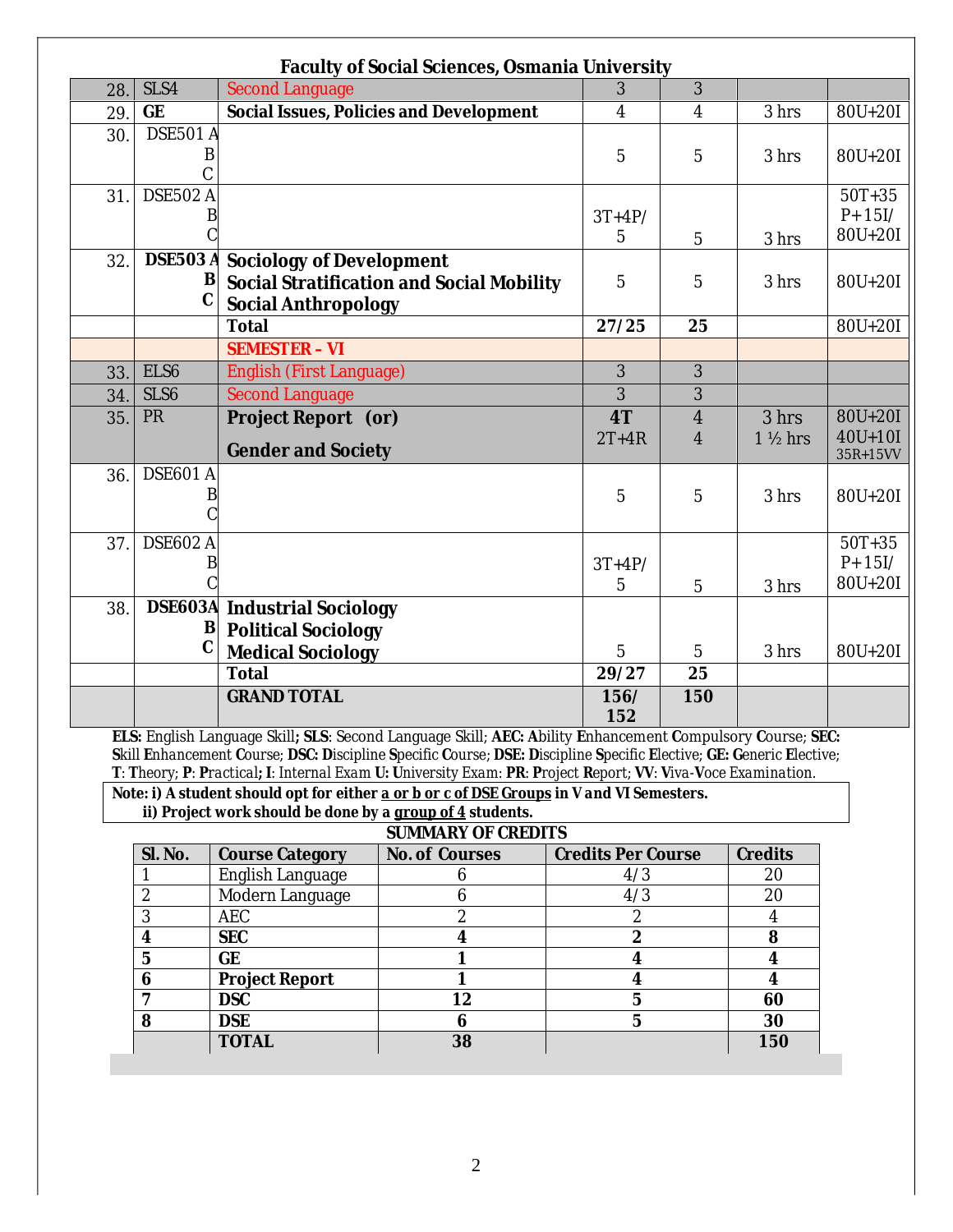# **PAPER-DSC103: FUNDAMENTALS OF SOCIOLOGY**

*(Discipline Specific Course)*

# **1. Introduction to Sociology**

- a) French and Industrial Revolutions Origin and Emergence of Sociology
- b) Definition, Nature and Scope of Sociology and its relationship with other Sciences.
- c) Sociology as Discipline, Scientific Method, Methods and Tools used in Sociology

# **2. Basic Concepts**

- a) Society, Community, Association, Institution
- b) Social Group: Its typologies Primary, Secondary, In and Out Groups, Vertical and Horizontal, Geminschaft and Geshellschaft, Peer Group and Reference group
- c) Social Structure Social System Social Organization Social Norms, Values and Customs

# **3. Culture, Sociological Processes and Institutions**

- a) Culture: Definition Elements of Culture, Cultural Relativity; Cultural Lag, Acculturation, Enculturization, Ethnocentricism, Xenocentricism
- b) Socio-cultural Process: Associative and Dissociative Processes Socialization: Definition, Stages, Types, Agencies and Theories – CH Cooley, GH Mead, Sigmund Freud
- c) Social Institutions: Marriage, Family, Kinship, Religion and Political Systems
- d) Social Control: Formal and Informal Agencies
- e) Social Stratification and Mobility Forms Caste Class, Gender Estate, Social Change: Meaning, Factors and Theories

## **4. Sociological Perspectives**

- a) Structural-Functional
- b) Conflict
- c) Symbolic and Interactionist Perspective
- d) Phenomenology and Ethnomethodology

## **5. Sociological Thinkers:**

- a) August Comte: Positivism, Hierarchy of Sciences, Social Static and Dynamics, Social Progress.
- b) Herbert Spencer: Organic View of Analogy, Societal Evolution,
- c) Karl Marx- Historical Materialism, Mode of Production, Alienation, Class Struggle.
- d) Emile Durkheim: Division of labour, Social Fact, Suicide, Religion and Society.
- e) Max Weber: Social Action, Ideal Types, Authority, Bureaucracy, Protestant Ethics and the Spirit of Capitalism.

## **References:**

CN Shankar Rao (2008): Sociology: Principles of Sociology with an Introduction to Social Thoughts, S.Chand Publications, New Delhi.

Anthony Giddens (2017): Sociology, Atlantic Publishers & Distributors Pvt Ltd

Alex Inkeles (1979): What Is Sociology?: An Introduction to the Discipline and Profession, Prentice Hall India Learning Private Limited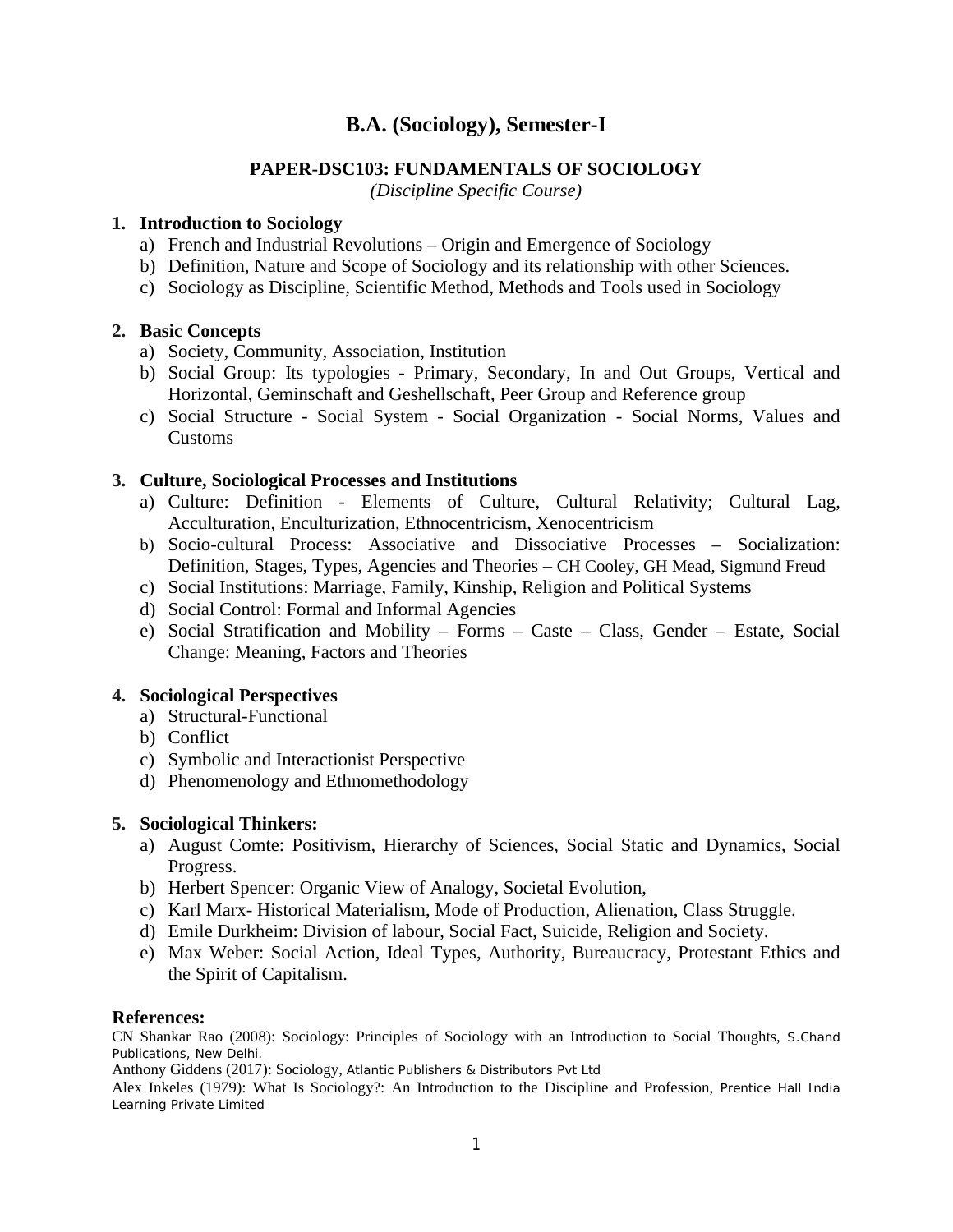# **PAPER- DSC203: INDIAN SOCIETY: STRUCTURE AND CHANGE**

*(Discipline Specific Course)*

# **1. Perspectives on the study of Indian society:**

- a) Indological/Textual Manu, Dumont, Ghurye
- b) Structural-Functionalism M.N. Srinivas, S.C. Dube
- c) Marxist Perspective: DP Mukherjee,A.R. Desai,
- d) Civilization Approach: NK Bose, Surajit Sinha
- e) Subaltern Perspective: Phule, BR Ambedkar, David Hardiman

# **2. Historical Mooring of the Indian Society**

- a) Traditional Hindu Social Organisation and Vedic Indian Society- Ashrama Dharma, Pursharthas
- b) Emergence of Buddhism, Advent of Islam and Europe Colonization
- c) Cultural Assimilation and Unity in Diversity in India

# **3. Social Structure**

- a) Rural and Agrarian Social Structure
- b) Caste System:Perspectives on the study of caste systems, Features of caste system. Untouchability - forms and perspectives.
- c) Tribal communities in India
- d) Social Classes in India: Agrarian Class Structure, Industrial Class Structure. Middle classes in India.
- e) Family, Marriage and Kinship in India.
- f) Religious Compositions in India –Communalism, Social Tensions, Religious Revivalism, Problems of Religious Minorities.

## **4. Social Change in India**

- a) Vision of Social Change in India: Idea of Development Planning and Mixed Economy Constitution, Law and Social Change - Education and Social Change- Green Revolution and Social Change
- b) Industrialisation and Urbanisation
- c) Social Movements in Modern India: Peasant, Tribal, Backward Class, Dalit and Women

# **5. Challenges for Social Transformation:**

- a) Crisis of Development: Displacement and Environmental Issues Question of Rehabilitation and Sustainability.
- b) Social Problems in India: Poverty, Violence against women, Caste and Ethnic Conflicts, Illiteracy and Disparities in Education, Unemployment and Youth Unrest, Corruption etc

- 1. Yogesh Atal (2016): Indian Society: Structure and Change: Continuity and Change, Pearson Education India
- 2. Ram Ahuja (1999): Society in India: Concepts, Theories and Recent Trends, Rawat Publications, Jaipur
- 3. CN Shankar Rao (2006): Sociology of Indian Society, S.Chand Publications, New Delhi
- 4. BK Nagla (2012):Indian Sociological Thought, Rawat Publications, Jaipur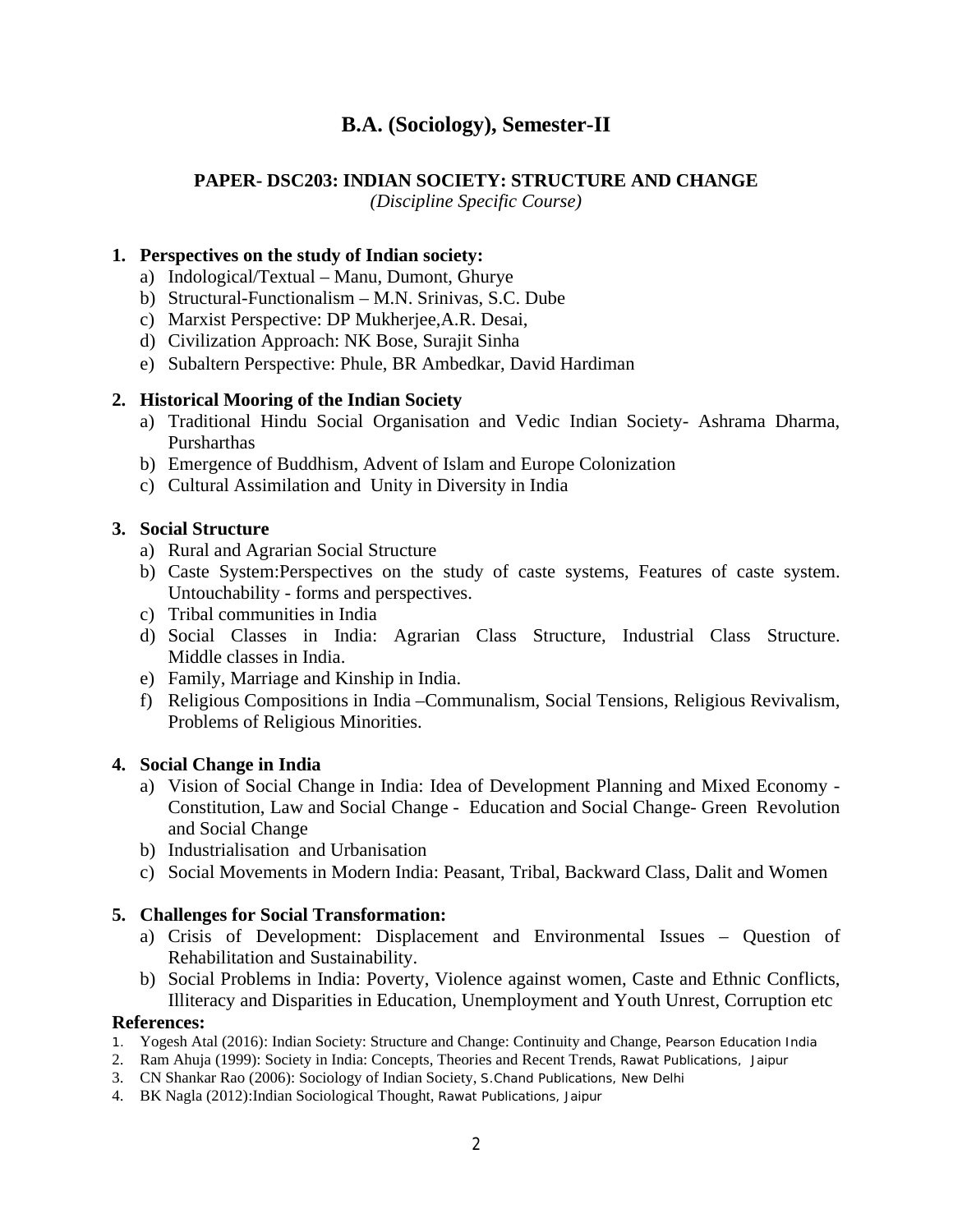# **PAPER – SEC1: PROJECT PLANNING AND REPORT WRITING**

*(Skill Enhancement Course)*

- **Unit-I:** Project: Meaning Design/Typology Project Life Cycle Project Workplan Timeframe – Budgeting. Source of Data - Methods and Tools of Data Collection - Data Classification and Analysis – Drawing Inferences. Project Monitoring and Appraisal/Evaluation.
- **Unit-II:** Report Writing: Purpose, Audience, Format and Deadline; Selecting and Organizing Material - Classifying Writing Notes, Information Sequence – Ordering - Headings. Tones and Styles - Review and Peer Review - Plagiarism – Project Publishing – Checklists/Appendices.

- 1. Lawrence Nueman Social Research Methods, Pearson Publications, Delhi
- 2. David Evans et al (2014): How to Write a Better Thesis, Springer, Berlin.
- 3. Janathan Anderson, Berry H. Durston and Millicent Poole (1971): Thesis and Assignment Writing, Wiley Eastern Private Limited, New Delhi
- 4. Kathryn G. Herr & Gary L. Anderson The Action Research Dissertation: A Guide for Students and Faculty, Sage Publications, New Delhi.
- 5. John W Creswell -Research Design: Qualitative, Quantitative and Mixed Methods Approaches, Sage Publications.
- 6. Fred Pyrczak Making Sense of Statistics: A Conceptual Overview, Pyrczak Publishing, Glendale, CA
- 7. Fred Pyrczak Writing Research Reports: A Basic Guide for Students of the Social and Behavioral Sciences, Pyrczak Publishing, Glendale, CA
- 8. Peg Boyle Single Demystifying Dissertation Writing: A Streamlined Process from Choice of Topic to Final Text, Stylus Publishing, VA, USA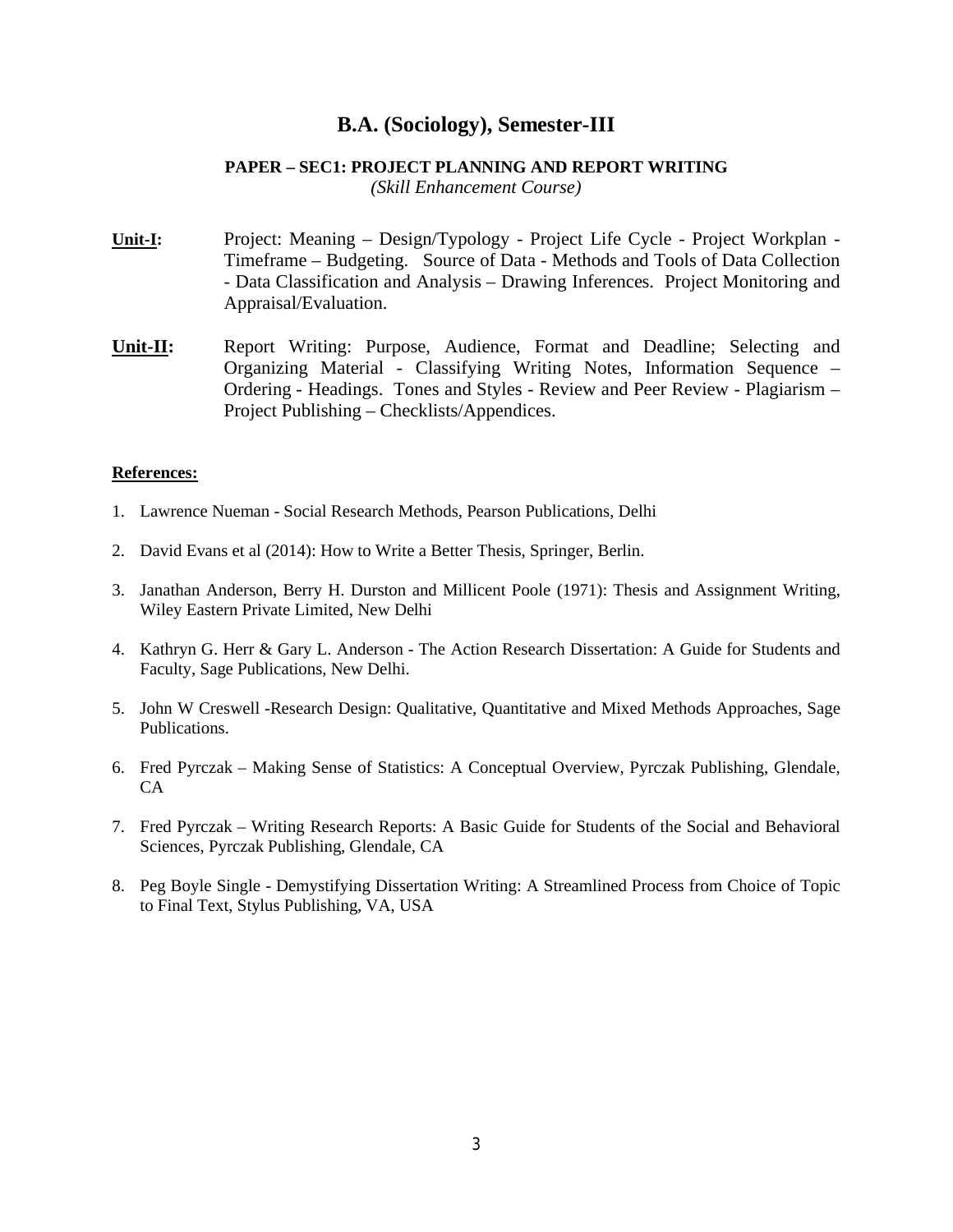#### **PAPER – SEC2: APPLIED SOCIOLOGY**

*(Skill Enhancement Course)*

#### **Unit-I: Introduction to Applied Sociology:**

Sociological Imagination - Understanding People as Clients - - Creative Collaboration – Professional Partnerships – Arenas, Settings, Themes and Issues in Counselling:

**Arenas**: a) Individual Counselling, b) couples Counselling, c) Family Counselling, d) Counselling in Groups

**Settings:** as Private Practice - at Voluntary Organization – as Personal Social Service – in Medical or Healthcare settings – in Education – at Workplace – for Professional or Organizational Growth – Brief and time-limited couselling.

**Themes:** a) Counselling and gender; b) counselling and caste/religion, c) counselling and sexual orientation; d) career counselling and guidance; e) counselling in the context of redundancy and unemployment; f) counselling, death and bereavement; g) counselling people with disabilities/chronic illness; h) counselling people with alcohol and drug problems, i) counselling for trauma and post–traumatic disorder

**Issues:** a) Research and evaluation in counselling; b) counsellor-client exploitation; c) professional issues in counselling

## **Unit-II: Doing Counselling:**

Distinguishing Academic and Applied Sociology – Clinical Sociology, Social Engineering and Public Sociology.

The foundation skills for Counselling: The Beginning Stage: Exploration, Contracting and Assessment - The Middle Stage: Reassessment and Challenging - The Ending Stage: Action and Closure

#### **References:**

Gouldner, Alvin W. and S. M. Miller (1965): Applied Sociology; Opportunities and Problems. New York: Free Press**.** 

Roger A. Straus (1994): Using Sociology: An Introduction from the Applied and Clinical Perspectives, General Hall,

Perlstadt, H. (2007): 'Applied Sociology', pp. 342-352 in C. D. Bryant and D. L. Peck (Eds) 21st Century Sociology: A Reference Handbook. Thousand Oaks: Sage Publications.

Olsen, M.E., and M. Micklin (1981): Handbook of AppliedSociology. New York: Praeger.

L.F. Ward (2015): Applied Sociology, Nine Books (First edition), ISBN: 978-9352290574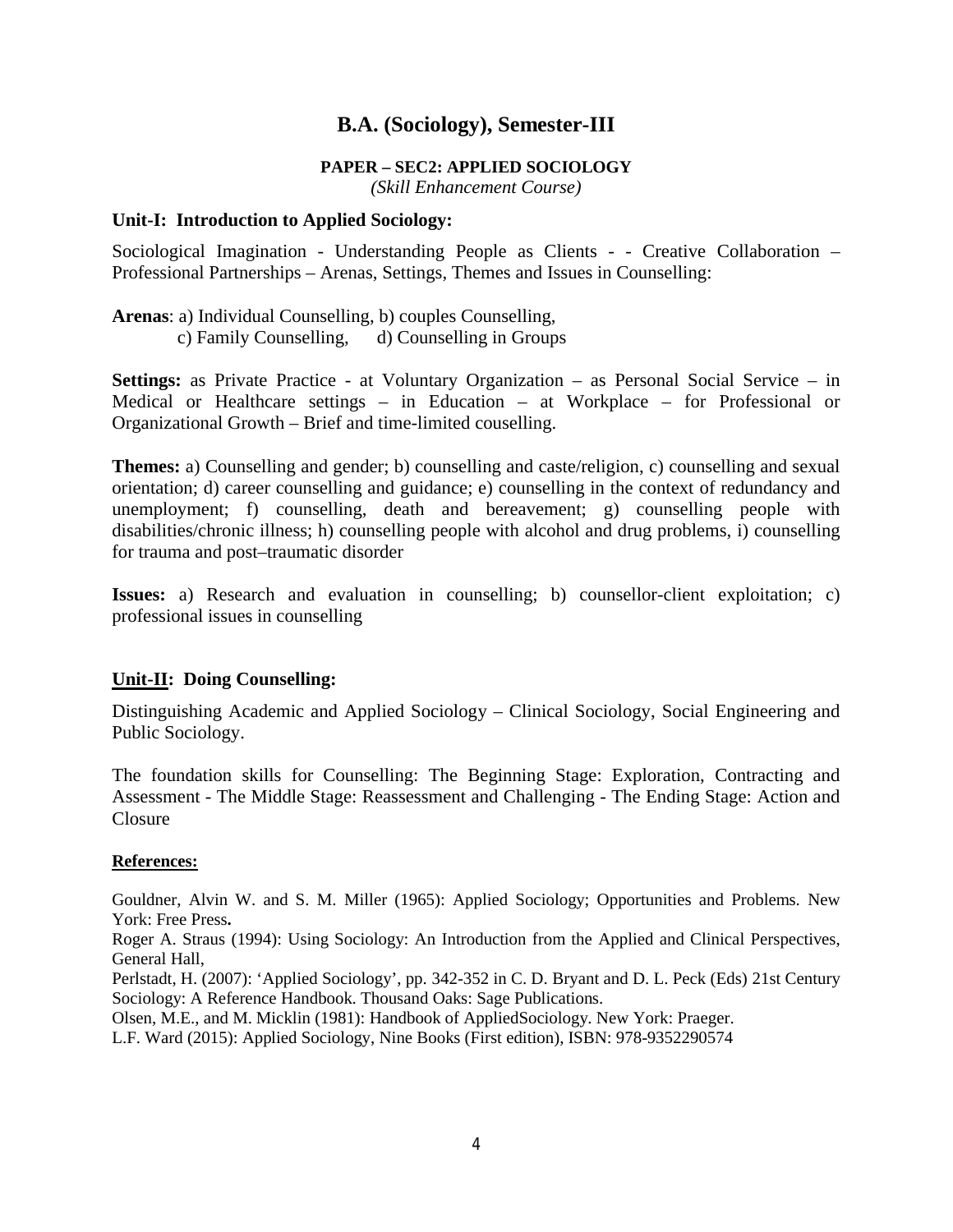## **PAPER- DSC303: RURAL AND URBAN SOCIOLOGY**

*(Discipline Specific Course)*

### **1. Rural and Urban Sociology**

- a) Meaning, Importance, Nature and Scope of Rural and Urban Sociology
- b) Rural and Urban Communities: Characteristics
- c) Rural-Urban Continuum
- d) Concept of Settlement: Village, Town, City

## **2. Social Structure of Villages:**

- a) Caste System, Jajmani System, Caste based Segregation,
- b) Agrarian Social Structure and Emerging Class Structure in Rural India
- c) Caste and Class
- d) Gram Swaraj, Panchayat Raj
- e) Impact of Green Revolution and Land Reforms in India
- f) Migration: Push Factors, Rural to Urban
- g) Rural Development and Poverty Alleviation Programmes
	- CDP, IRDP, SGSY, MGNREGS, NRLM

### **3. Urbanization as a Process**

- a) Impact of Industrialization on Urbanization in India
- b) Urban Areas: Definition, Types and Growth
- c) Urbanism as a Way of Life
- d) Migration: Pull Factors, Urban to Urban

#### **4. Urban Ecology**

a) Theories of City Growth: Central Place Theory, Concentric Zone Model, Hoyt Sector Theory, Multiple Nuclei Theory

#### **5. City Planning, Practices and Problems**

- a) Urban Problems: Over-Population, Housing, Slums, Unemployment, Environmental Pollution, Traffic Congestion, Urban Poverty, Education, Health
- b) Urban Development Programmes: JNNURM, SSRY, Smart Cities Project
- c) Urban Planning: Principles and Practices
- d) Role of a Sociologist in Country and Town Planning

- 1. A.R. Desai (2011), Rural Sociology in India, Popular Prakashan Ltd, New Delhi
- 2. Surinder S. Jodhka (2018): A Handbook of Rural India, Orient Blackswan Private Limited, Hyderabad.
- 3. Partha Sarathi De (2012): Rural Sociology, Pearson Publications
- 4. KL Sharma (2013): Readings in Indian Sociology, Sage India Publications, New Delhi
- 5. SL Doshi (1999): Rural Sociology, Rawat Publication, Jaipur
- 6. Rajendra Kumar Sharma (2002): Urban Sociology, Atlantic Publications
- 7. Ramachandran R (1997): Urbanizatiion and Urban Systems in India, Oxford University Press (India)
- 8. Rangwala (2015): Town Planning, Charotar Book Distributors, Anand (GJ)
- 9. MSA Rao (1991): Reader in Urban Sociology, Orient Blackswan Private Limited, Hyderabad.
- 10. Sujata Patel & Kushal Deb (2009): Urban Studies, Oxford University Press (India)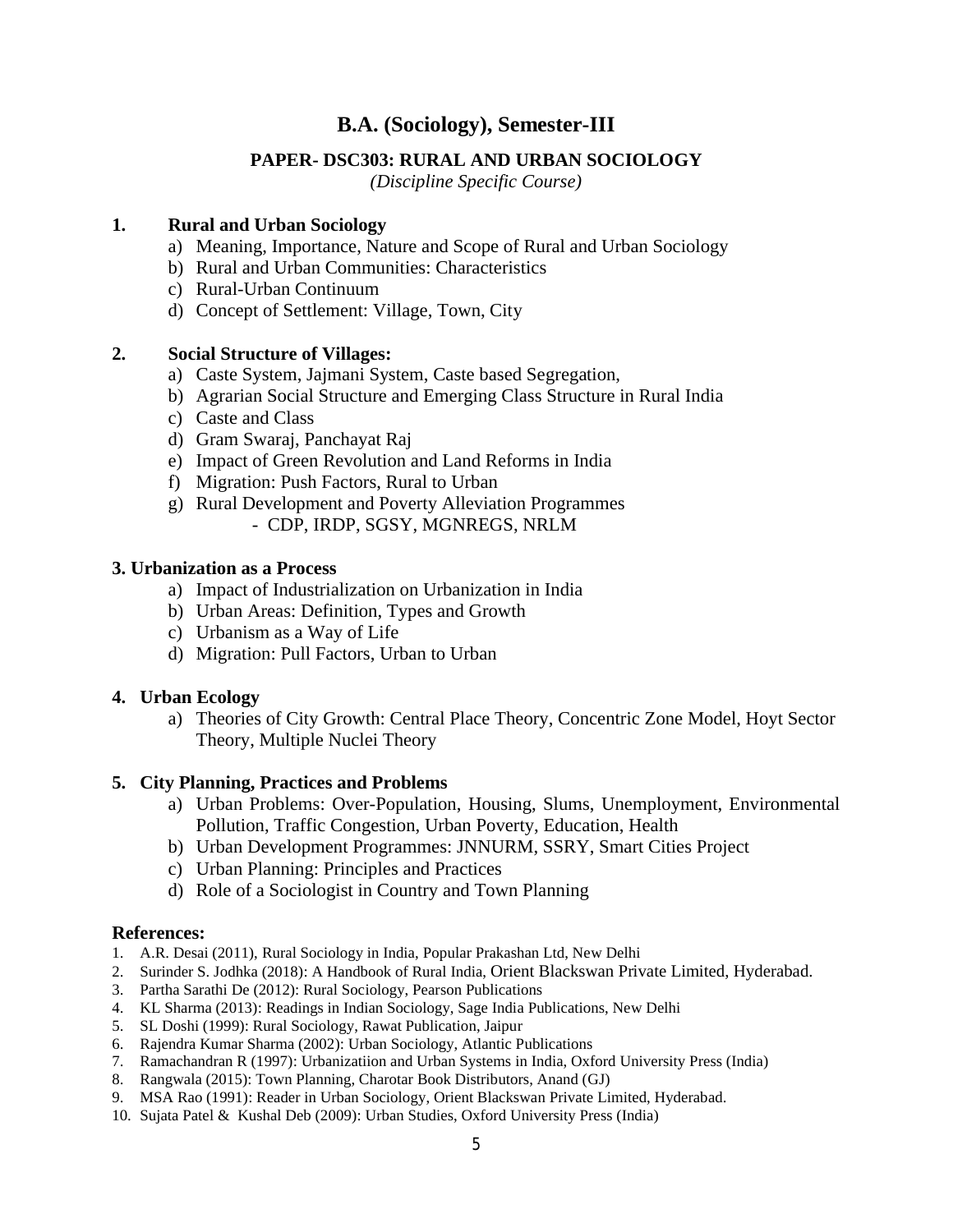#### **PAPER – SEC3: RURAL DEVELOPMENT AND MANAGEMENT**

*(Skill Enhancement Course)*

- **Unit-I:** Concepts and Theories of Rural Development Rural Development: Planning, Polices and Strategies - Rural Development Approaches during Pre-Independence viz Martandam Experiment, Sriniketan Experiment, Gurgaon Experiment, Gandhian Experiment, Bhoodan and Gramdan and other important Experiments. Post-Independence: Different Approaches taken by the Governments for Rural Development – Adopted Villages, Model Villages – Rural Development and Five Year Planning -Development of Weaker Sections in Rural Areas.
- **Unit-II:** Rural Development Management: Principles, Techniques and Practices Planning, Organization Structure and Design - Motivation and Leadership - Management Control and Managerial Decision Making - Management of Rural Institutions; Rural Marketing Management: Rural Credit, Micro-Finance – Self-Help Groups – Cooperative Bodies - Social Audit.

#### **References:**

Katar Singh & Anil Shishodia (2016): Rural Development: Principles, Policies, and Management, Sage Publications, New Delhi.

Manie Ahuja (2013): Rural Development: Indian Context, Gullybaba Publishing House, Delhi.

MRD-103: Rural Development Planning and Management, Gullybaba Publishing House, Delhi.

Krishnamacharyulu (2010): Rural Marketing: Text and Cases, Pearson Education, New Delhi.

KB Gupta et al (2005): Rural Management, CBS Publication, Delhi

Dinesh Kumar & Punam Gupta (2017): Rural Marketing: Challenges and Opportunities, Sage Publications, New Delhi.

Stephen P. Robbins et al (2016): Fundamentals of Management, Pearson Education, New Delhi.

Newaz Ahmed Chowdhury (2010): Rural Development Management by Village Based Co-Operative Society, LAP Lambert Academic Publishing, Saarbrücken, Germany.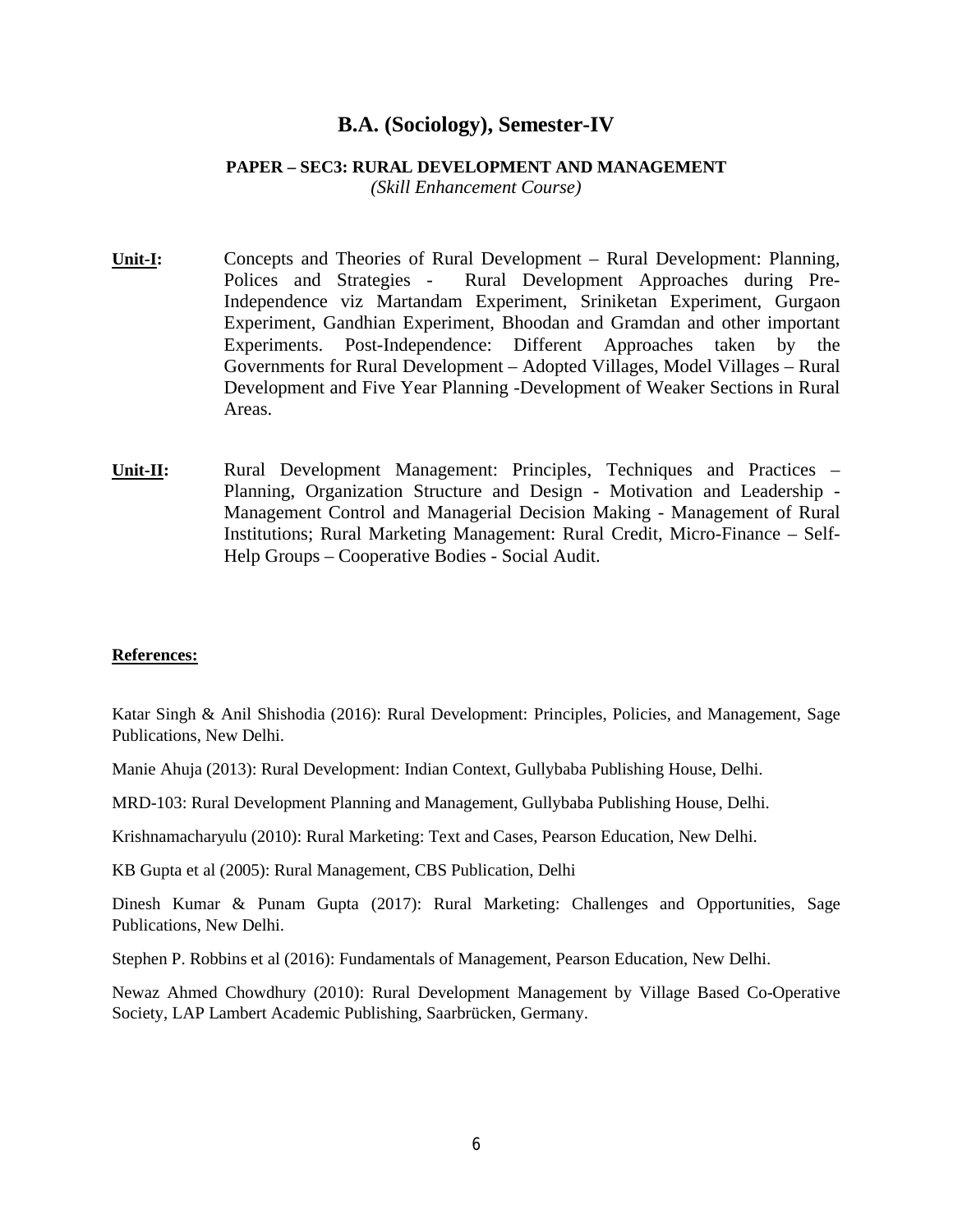# **PAPER – SEC4: NGO MANAGEMENT**

*(Skill Enhancement Course)*

### **Unit-I:**

Concept of Volunteerism: Charity, Welfare and Development - Non-Governmental Organization (NGO): Its Characteristics, Types, Functions, Approaches and Models – Legal Framework for Establishment of NGO - Vision, Mission and Goals of NGOs - Resource Mobilization: Methods and Techniques of Fund Raising - Rules and Regulations of Income Tax Exemption (80-G, 12- A, & 35AC) - Foreign Contributions and Regulation Act (FCRA).

## **Unit-II:**

NGO Management: Staffing, Recruiting, Induction and Training - Office Procedure and Documentation - Basics of Accounting – Budgeting. Project Management: Identification – Need Assessment – Problem Tree - Formulation Project Proposal - Project Appraisal: Technical, Economic and Financial Feasibility. Project Management in NGO: Projects Implementation, Monitoring and Evaluation (PERT, CPM, PRA/PLA, SWOT).

### **References:**

Clark John. (1991): Voluntary Organizations: Their Contribution to Development. London: Earth Scan.

Jain R.B. (1995): NGOs in Development Perspective. New Delhi: Vivek Prakasan

Sakararan and Rodrigues. (1983): Handbook for the Management of Voluntary Organization. Madras: Alfa

Joel S.G.R Bhose. (2003): NGOs and Rural Development Theory and Practice. New Delhi: Concept.

Julie Fisher. (2003): Non-Governments – NGOs and the Political Development of the Third World. New Delhi: Rawat

Ginsbery Leon. H. (2001): Social Work Evaluation – Principles and Methods. Singapore: Allyn and Bacon.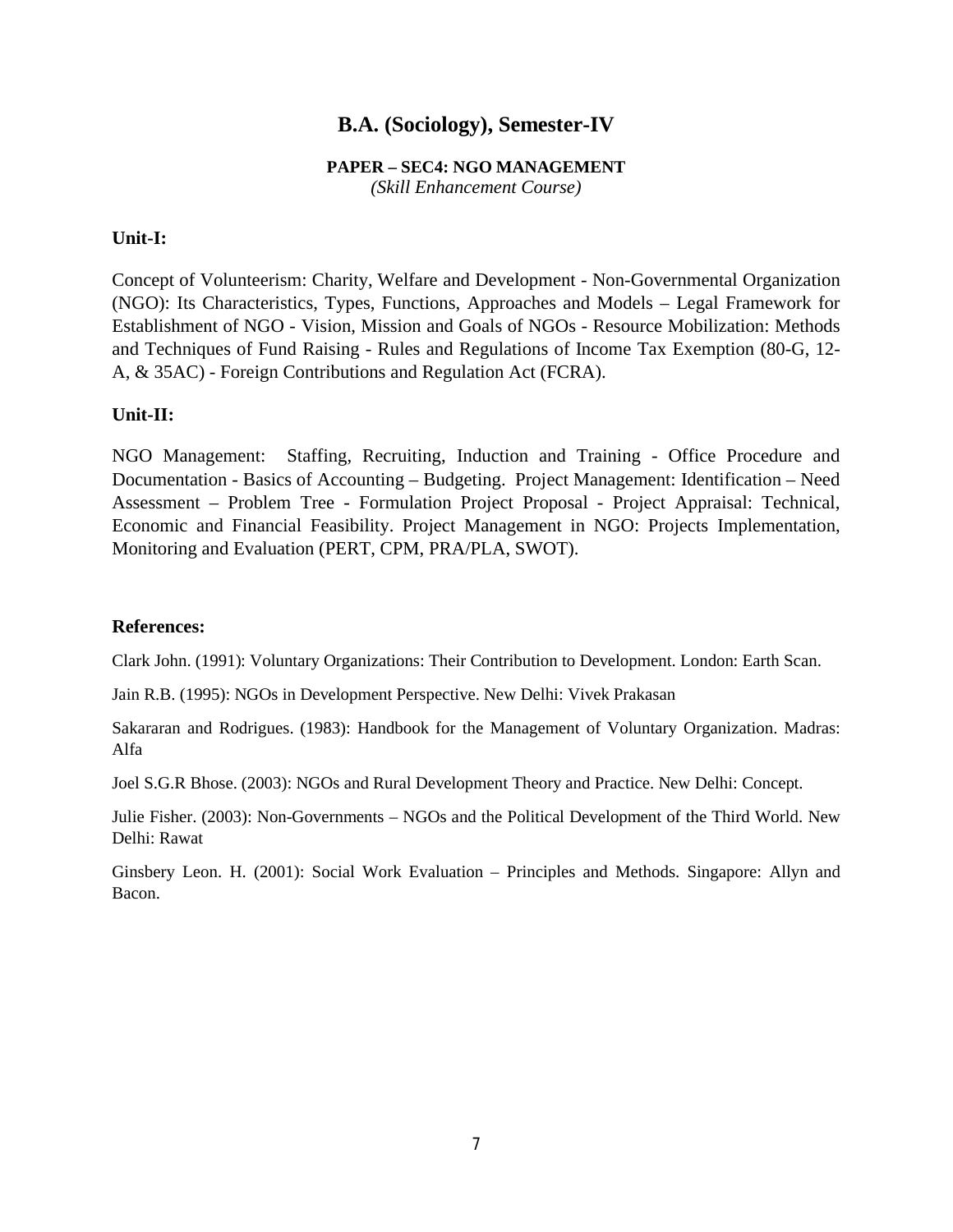# **PAPER – DSC403: RESEARCH METHODOLOGY**

*(Discipline Specific Course)*

# **1. Social Research:**

- a) Theory and Research –Concepts, Construct, Values, Hypothesis Scientific Method, Subjectivity vs Objective Debate, Value Neutrality.
- b) Meaning, Definitions and Characteristics of Social Research
- c) Types of Research: Pure and Applied Qualitative and Quantitative Cross-sectional and Time Series.
- d) Purpose of Research: Exploratory, Descriptive and Explanatory
- e) Major Steps in Social Research.

# **2. Quantitative and Qualitative Research**:

a) Research Design – Aims and Importance – Types of Research Design – Exploratory Design –Descriptive Design – Experimental design – Their Advantages and Disadvantages.

# **3. Sampling Techniques:**

- a) Universe/Population, Characteristics of Sample, Criteria for Sample Size Sample Size Formulas.
- b) Sampling Design: Probability and Non-Probability Methods Sampling Errors.

# **4. Tools and Methods of Data Collection:**

- a) Observation, Interview, Case Study, Focus Group Study, Content Analysis, PRA/PLA
- b) Interview Schedule, Questionnaire, Survey Format.

# **5. Data Processing, Classification, Tabulation and Report Writing**.

- a) Social Statistics –their Importance, Types and Usages.
- b) Frequency Distribution Tables Diagrammatic and Graphic Representation of Data.
- c) Measures of Central Tendency: Mean, Median, Mode
- d) Research Report Writing Purpose, Audience Format, Tones & Styles (Citation & References)

- 1. Lawrence Nueman Social Research Methods, Pearson Publications, Delhi
- 2. OR Krishnaswamy Research Methodology, Himalaya Publishing House, Hyderabad.
- 3. C R Kotari Research Methodology: Methods and Techniques, New Age International Publishers, New Delhi
- 4. Fred Pyrczak Making Sense of Statistics: A Conceptual Overview, Pyrczak Publishing, Glendale, CA
- 5. Ram Ahuja (2001): Research Methodology, Rawat Publications, New Delhi/Jaipur
- 6. Ranjit Kumar (2014): Research Methodology, Sage Publications, New Delhi
- 7. Willie Tan (2017): Research Methods: A Practical Guide For Students and Researchers, World Scientific Publishing Company Pvt. Ltd., Willie Tan, NUS, Singapore.
- 8. Kakali Bhattacharya (2017): Fundamentals of Qualitative Research, Routledge, London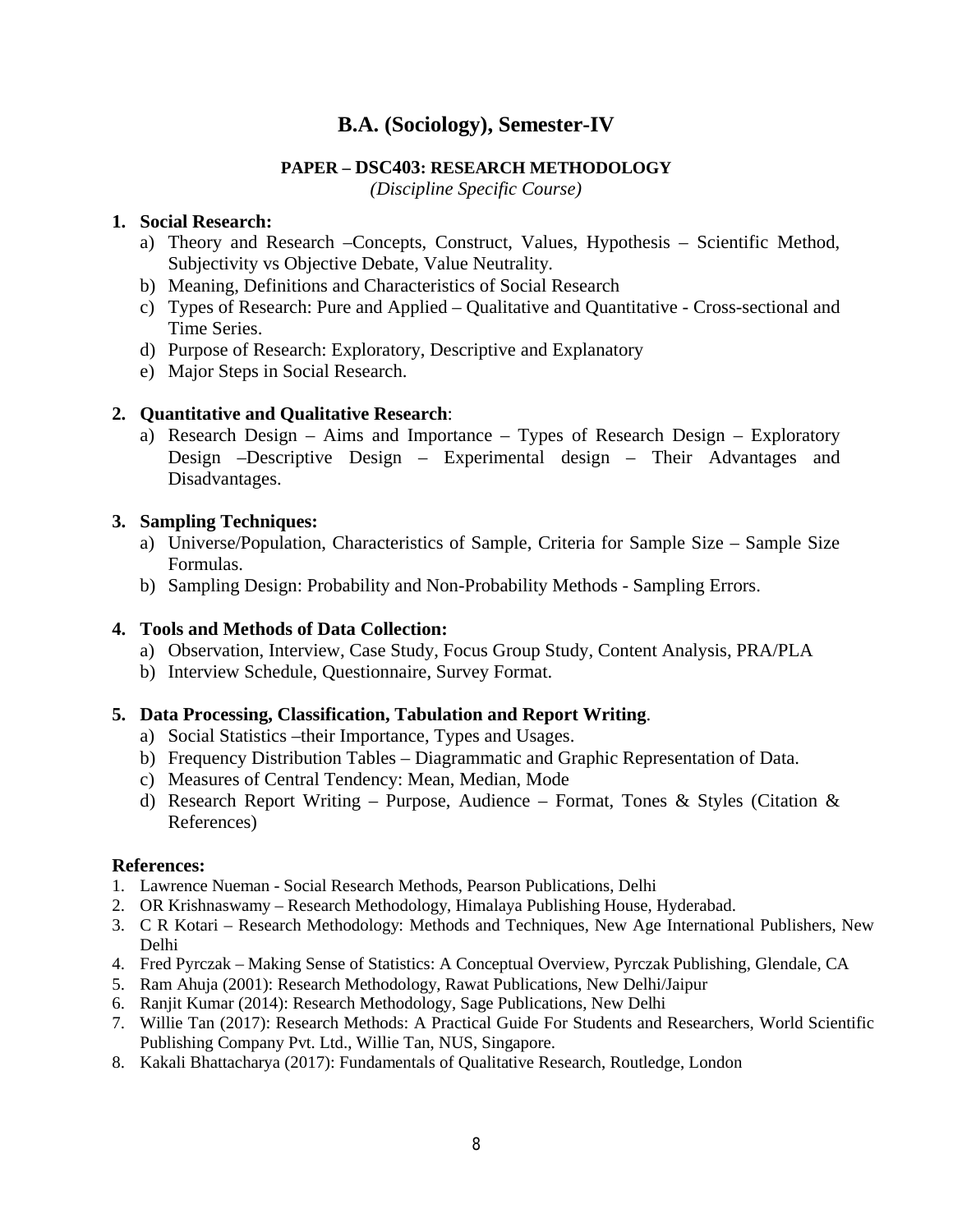# **PAPER-GE: SOCIAL ISSUES, POLICIES AND DEVELOPMENT**

*(Generic Elective)*

# **1. Understanding Social Issues**

- a) **Social Issues:** Illiteracy, Untouchability, Casteism, Communalism, Violence against Women, Child Labour, Bonded Labour, Caste Conflicts, Poverty, Unemployment
- b) **Developmental Issues:** Regional Imbalances, Environmental Degradation, Displacement

# **2. Understanding Social Policy**

- a) Social Policy: Concept, Significance and Implementation
- b) National Polices for Women, Children, Scheduled Castes, Scheduled Tribes, OBC, Minorities, Aged and Disabled.

# **3. Social Development and Human Development:**

- a) Concept of Social Development, its Theories and Models
- b) Perspectives on Social Development: Rightist, Marxist, Subaltern and Feminist
- c) Approaches and Strategies for Social Development: Growth with Equity, Minimum Needs and Quality of Life.
- d) Concept of Human Development and its Indicators and Models

# 4. **Welfare Schemes**

- a) Constitutional Safeguards for SC, ST, OBC, Women, Minorities, Children, Aged and Disabled
- b) National and State Level Welfare Schemes for SC, ST, OBC (BC), Minorities, Aged and Disabled

# **Contemporary Concerns Related to Social and Human Development**

- a) Globalization, Human Development, Sustainable Development
- b) Problems of Social and Human Development in India.
- c) Overview of Human Development Reports with special reference to India

- 1. Midgle, James, Social Development, Delhi Sage Publications, 1995.
- 2. Titmus Richard M. Social Policy, London, George Allen & Unwin Ltd., 1974.
- 3. Sharma, P.N. & Shastri C., Social Planning, Lucknow, Print House (India) 1984.
- 4. Singh, R.R., Whither Social Development? New Delhi, ASSWI, 1995.
- 5. Bhat K.S. ed, Towards Social Development, Delhi, Rawat Publications, 2008.
- 6. Sachs Jeffry D., The End of Poverty, London, Delhi Penguin Books, 2005.
- 7. UNDP, Human Development, Report 2010, Delhi, Oxford University Press, 2011.
- 8. ICSD, Social Development Issues, Lombard IL, International Consortium for Social Development, 2006, Volume 28, 2006 Number 3.
- 9. Sen Amartya, The Idea of Justice, London, Penguin Books, 2009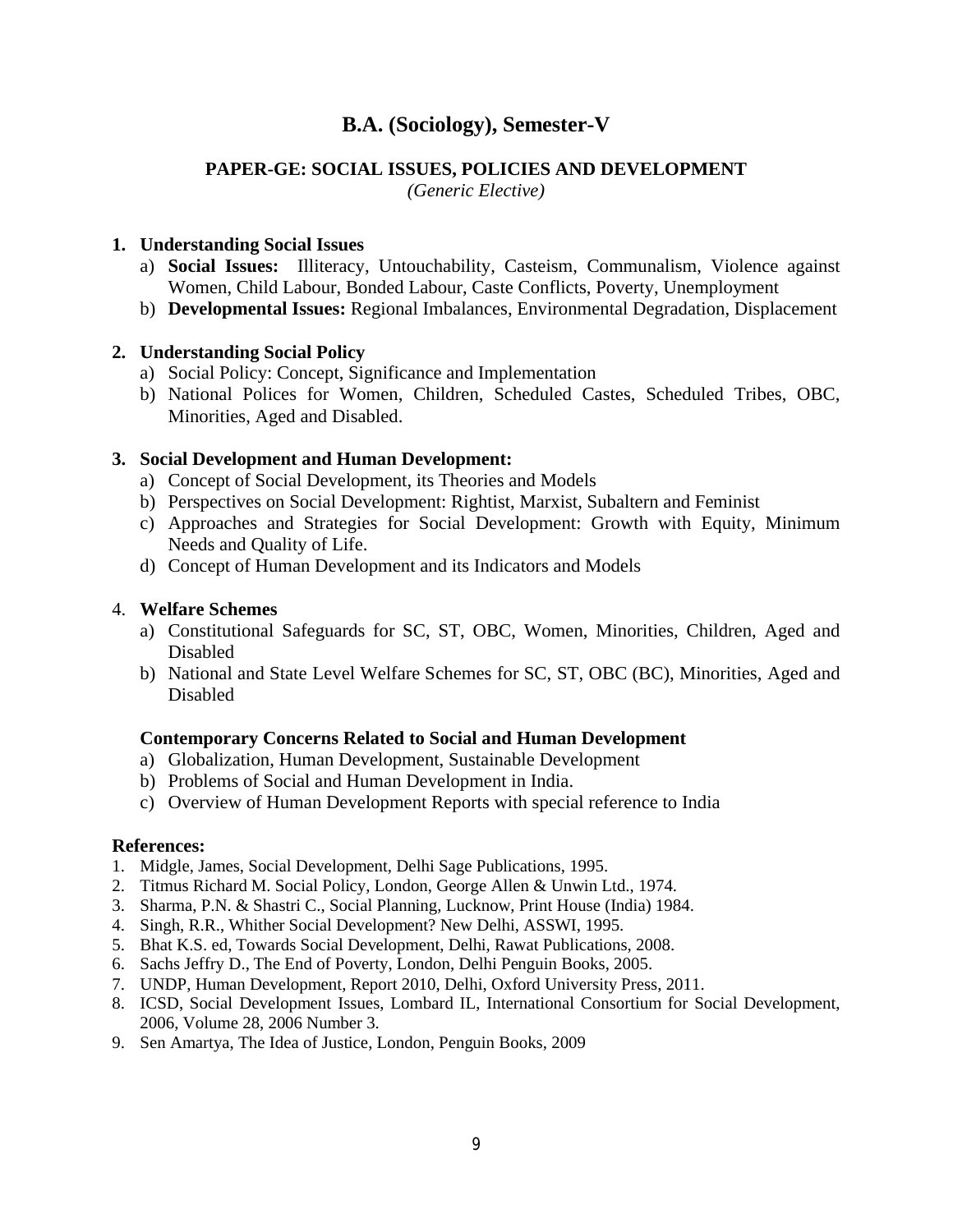# **Paper – DSE503 (A): SOCIOLOGY OF DEVELOPMENT**

*(Disciple Specific Elective)*

#### **1. Conceptual Perspective on Development**

- a) Concept of Change, Progress and Development
- b) Economic Growth
- c) Human Development
- d) Social Development
- e) Sustainable Development: Ecological and Social

#### **2. Theories of Development**

- a) Liberal Theories: Max Weber, Gunnar Myrdal
- b) Economic Theory: Karl Marx
- c) Dependency Theories: Frank's Centre-Periphery theory, Samir Amin's Underdevelopment theory, Wallerstein's World System theory

#### **3. Paths of Development**

- a) Capitalist
- b) Socialist
- c) Mixed Model
- d) Gandhian

#### **4. Social Structures and Development**

- a) Social Structure as a facilitator / inhibitor
- b) Development and Socio-Economic Disparities
- c) Gender and Development.
- d) Culture as an aid / impediment in Development.

#### **5. Development Issues in India**

- a) Development Induced Displacement: SEZ, Dams, Industries
- b) Issues in Resettlement and Rehabilitation
- c) Development Planning and Policies: Industrial, Education, Agriculture, Health, Rural and Tribal Development

- 1. Sheobahal Singh (2011): Sociology of Development, Rawat Publications, Jaipur
- 2. GPH Panel of Experts (2018): Sociology of Development, Gullybaba Publishing House Pvt. Ltd.;
- 3. J. Timmons Roberts and Amy Bellone Hite (1999): From Modernization to Globalization: Perspectives on Development and Social Change, Wiley-Blackwell
- 4. G.R. Madan and Amit Agarwal (2017): Sociology of Change And Development, Vivek Prakashan
- 5. Yogendra Singh (1996): Modernization Of Indian Traditions, Rawat Publications, New Delhi
- 6. M.N. Srinivas (1995): Social Change in Modern India, Orient BlackSwan, Hyderabad.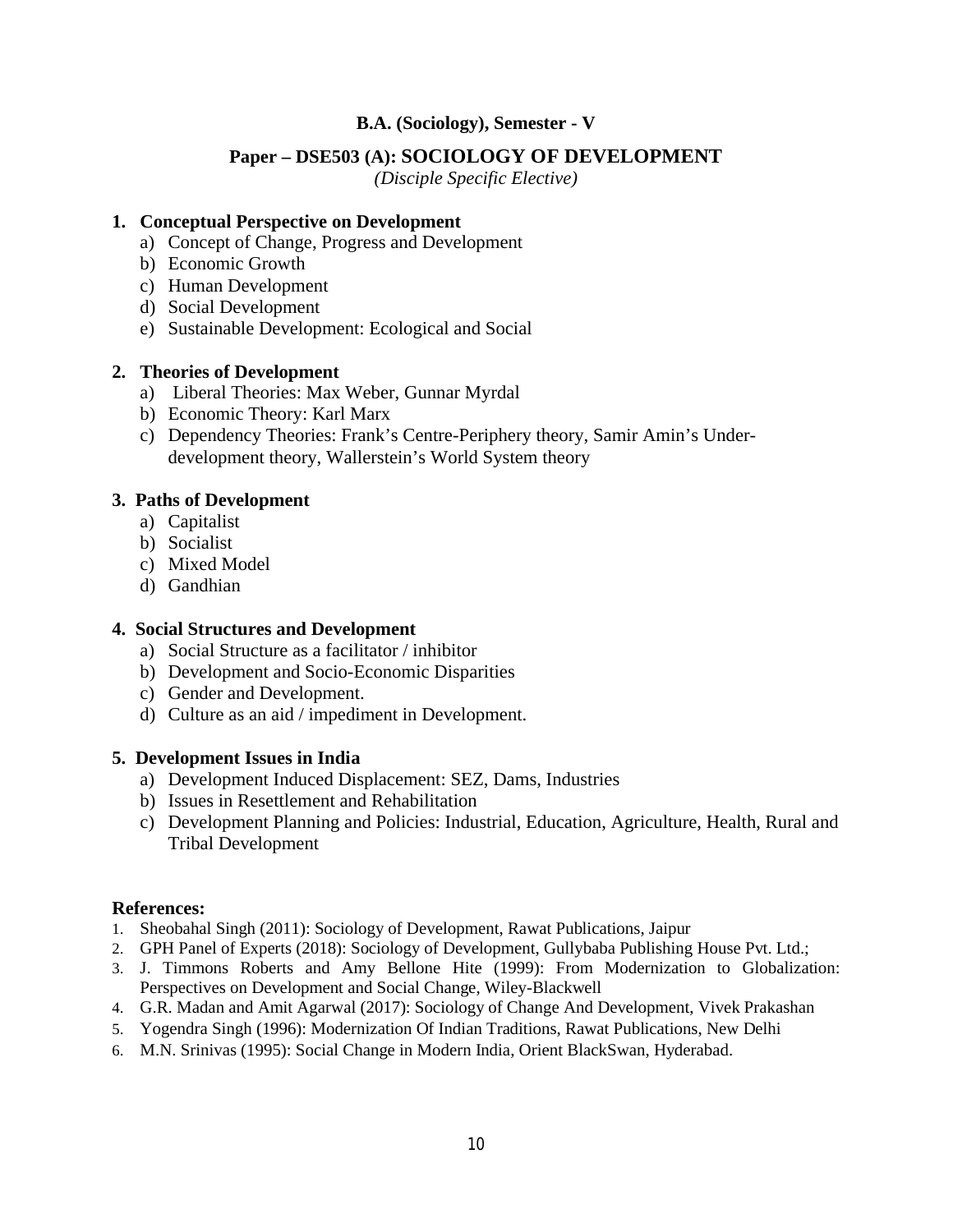## **Paper – DSE503 (B): SOCIAL STRATIFICATION AND SOCIAL MOBILITY**

*(Discipline Specific Elective)*

## **1. Social Differentiation and Social Stratification**

- a) Attributes and Dimensions of Social Stratification
- b) Perspectives and Concepts in the study of Social Stratification and Social Mobility
- c) Social inequality in historical and contemporary contexts Indices of inequality Life Chances and Life Styles.
- d) Principal types of stratification systems: Caste, Class, Estate and Gender

# **2. Theoretical Perspectives:**

- a) Contributions of Karl Marx and Max Weber to the understanding of Social Stratification
- b) Functional theory of stratification (Davis & Moore theories)
- c) Parson's theory of stratification
- d) Lenski's theory of stratification

# **3. Social Stratification in Indian Context:**

- (a) Caste Stratification in India. Present situation of caste in rural and urban areas.
- (b) Class Stratification in India: Emergence, Factors and Consequences

# **4. Interface between Social Stratification and Mobility.**

- a) Relationship between social stratification and mobility.
- b) Types of Social Mobility: Vertical and Horizontal Mobility, Intra and Inter-generational Mobility, Social and Occupational Mobility, Gender and Social Mobility
- c) Factors Responsible for Mobility.

# **5. Reference Group Theory and Mobility**

- a) Sanskritization and De-sanskritization,
- b) Modernization and Westernization
- c) Indigenization and Secularization
- d) Islamization in India
- e) Social Mobility Trends in Rural and Urban India, Constraints to Mobility in India

- 1. Gupta Dipankar (1997): Social Stratification, Oxford University Press
- 2. Yogendra Singh (1997): Social Stratification and Change in India, Manohar Publishers and Distributors
- 3. K. L. Sharma (2006): Social Stratification and Mobility, Rawat Publications, New Delhi/Jaipur
- 4. Sharma (2010): Perspectives on Social Stratification, Rawat Publications, New Delhi/Jaipur
- 5. André Béteille (2012): Caste, Class and Power: Changing Patterns of Stratification in A Tanjore Village, OUP
- 6. Ishwar Modi (2009): Themes in Social Stratification and Mobility, Rawat Publications, New Delhi/Jaipur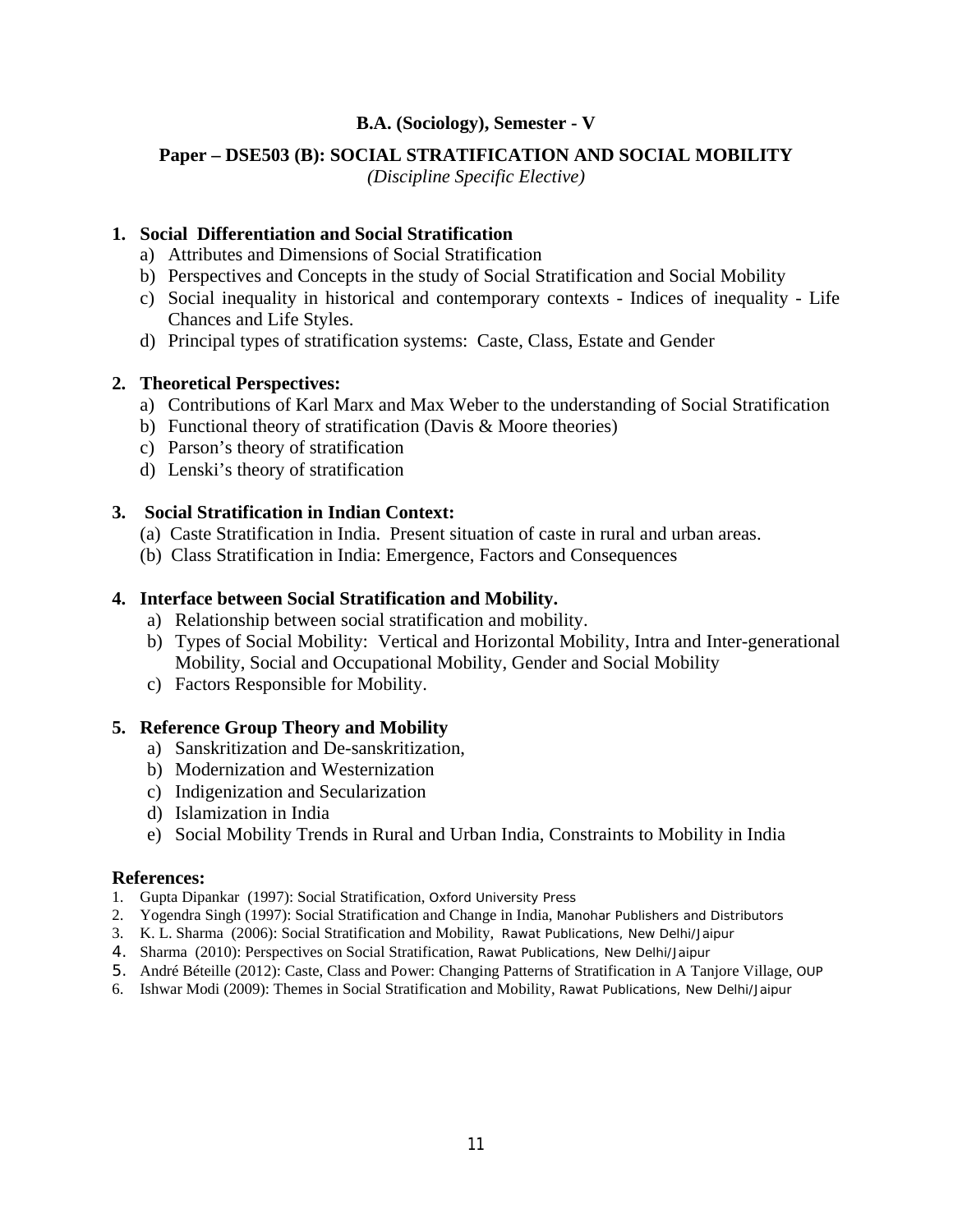## **Paper – DSE503 (C): SOCIAL ANTHROPOLOGY**

*(Discipline Specific Elective)*

### **1. Social Anthropology**

- a) Definition, Meaning, and Scope of Anthropology. Relationship of Anthropology with Sociology and its Branches
- b) Meaning and Definition of Tribes
	- i. Characteristics of Tribal Society
	- ii. Distribution of Tribes in India Geographical, Racial, Linguistics

## **2. Culture**

- a) Concept, Definition and Characteristic of culture
- b) Cultural Traits, Ethos and Cultural Processes: Fission, Diffusion, Acculturation, Enculturation, Assimilation.
- c) Cultural Theories: British, American and Chicago School of thoughts

# **3. Social Institutions**

- a) Family and Marriage: Definitions, Characteristics and Typologies
- b) Kinship: Structure, Types and Usages.
- c) Clan, Moiety, Phratry, Lineage, Descent

## **4. Tribal Economy, Polity and Religion**

- a) Characteristics and Forms of Tribal Economy: formalist, Substantivist and Market Exchange
- b) Tribal Religion: Animism, Animatism, Totemism, Naturism, Shamanism, Structural-Functionalism - Functions of Religion
- c) Religion and Magic: James Frazer, Raymond Firth

## **5. Tribal Problems, Law and Justice**

- a) Tribal Law and Justice
- b) Exploitation of Tribes
- c) Land alienation and Displacement
- d) Problems of Health and Nutrition
- e) Constitutional Provisions for Scheduled Tribes
- f) Tribal Development in India

- 1. D. N. Majumdar (2010): An Introduction to Social Anthropology, Asia Publication House
- 2. S.L. Doshi (2001): Social Anthropology, Rawat Publications, New Delhi/Jaipur
- 3. Deliege R (2011): Anthropology of the Family and Kinship, Prentice Hall India Learning Private Limited
- 4. Nadeem Hasnain (2012): Indian Anthropology, (ISBN-13: 978-8185799629)
- 5. E E Evans-Pritchard (2018): Social Anthropology, Forgotten Books (Reprint)
- 6. Naresh Kumar Vaid (2014): In Search of Ourselves An Introduction to Social Cultural Anthropology, Palaka Prakashan
- 7. V.S. Upadhaya & Gaya Pandey (2002): History of Anthropological Thought, Concept Publishing Company
- 8. Nadeem Hasnain (2001): Tribal India, ISBN-13: 978-8185799612
- 9. Roy Indrani Basu (2010): Anthropology The Study of Man, S Chand, New Delhi
- 10. Makhan Jha (2003): An Introduction to Social Anthropology, Vikas Publishing House, New Delhi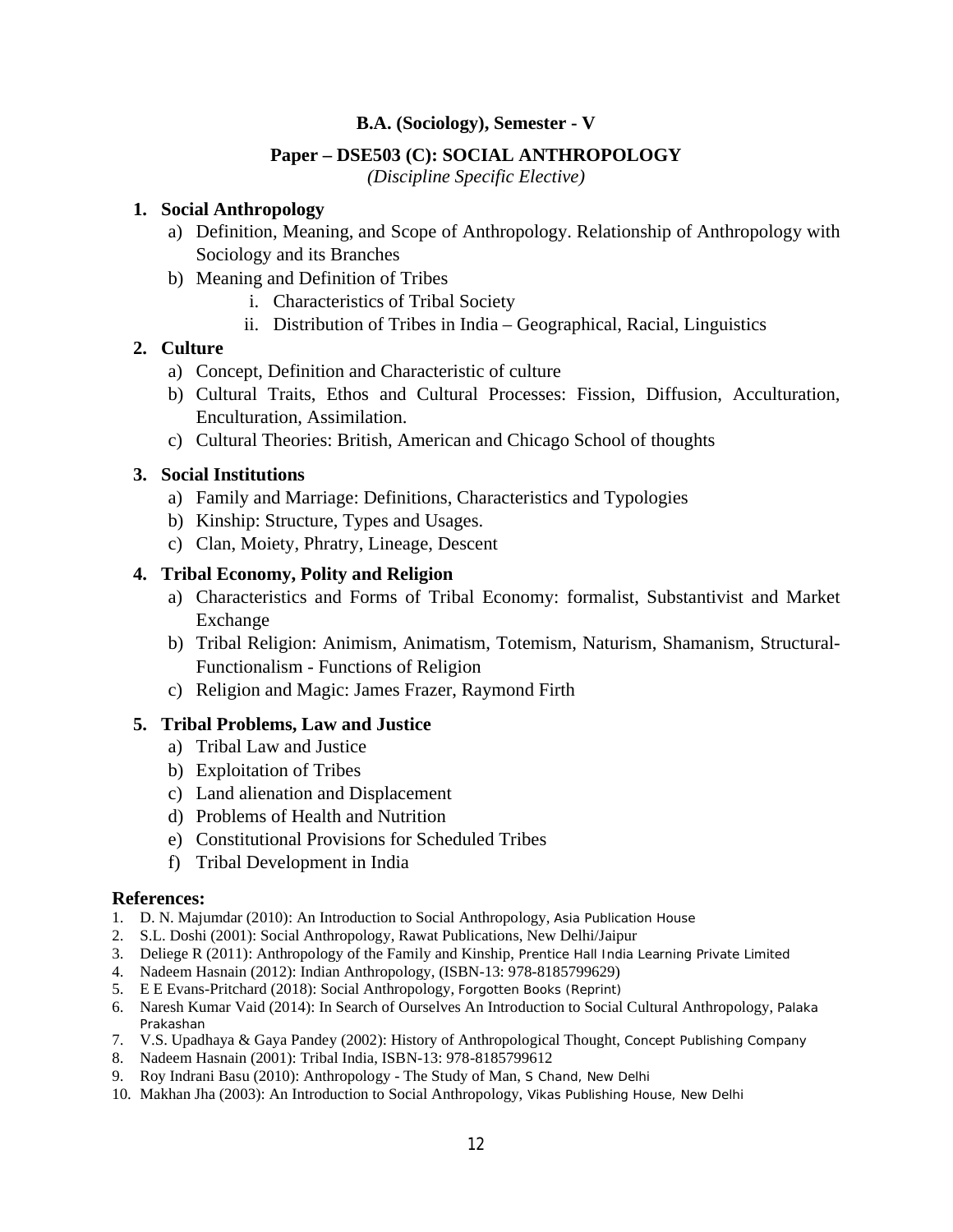# **B.A. (Sociology), Semester - VI Paper – PR (A): Project Work**

- 1. Selection of Research Area
- 2. Choosing suitable Supervisor
- 3. Finalization of Topic of the Research
- 4. Preparation of a Brief Project Proposal
- 5. Setting of Objectives and Hypothesis or Research Questions
- 6. Designing the Research Methodology
- 7. Data Collection, Analysis and Interpretation
- 8. Report Writing
- 9. Submission of the Project
- 10. Viva-Voice Examination

## **References:**

David Evans et al (2014): How to Write a Better Thesis, Springer, Berlin.

Janathan Anderson, Berry H. Durston and Millicent Poole (1971): Thesis and Assignment Writing, Wiley Eastern Private Limited, New Delhi

Kakali Bhattacharya (2017): Fundamentals of Qualitative Research, Routledge, London

Kate Turabian (2018): A Manual for Writers of Research Papers, Theses, and Dissertations, University of Chicago Press, Chicago  $(9<sup>th</sup> Edition)$ 

Linda Dale Bloomberg & Marie F. Volpe (2018): Completing Your Qualitative Dissertation: A Road Map from Beginning to End, Sage Publications, New Delhi.

Umberto Eco et al (2015): How to Write a Thesis, MIT Press, Cambridge/Massachusetts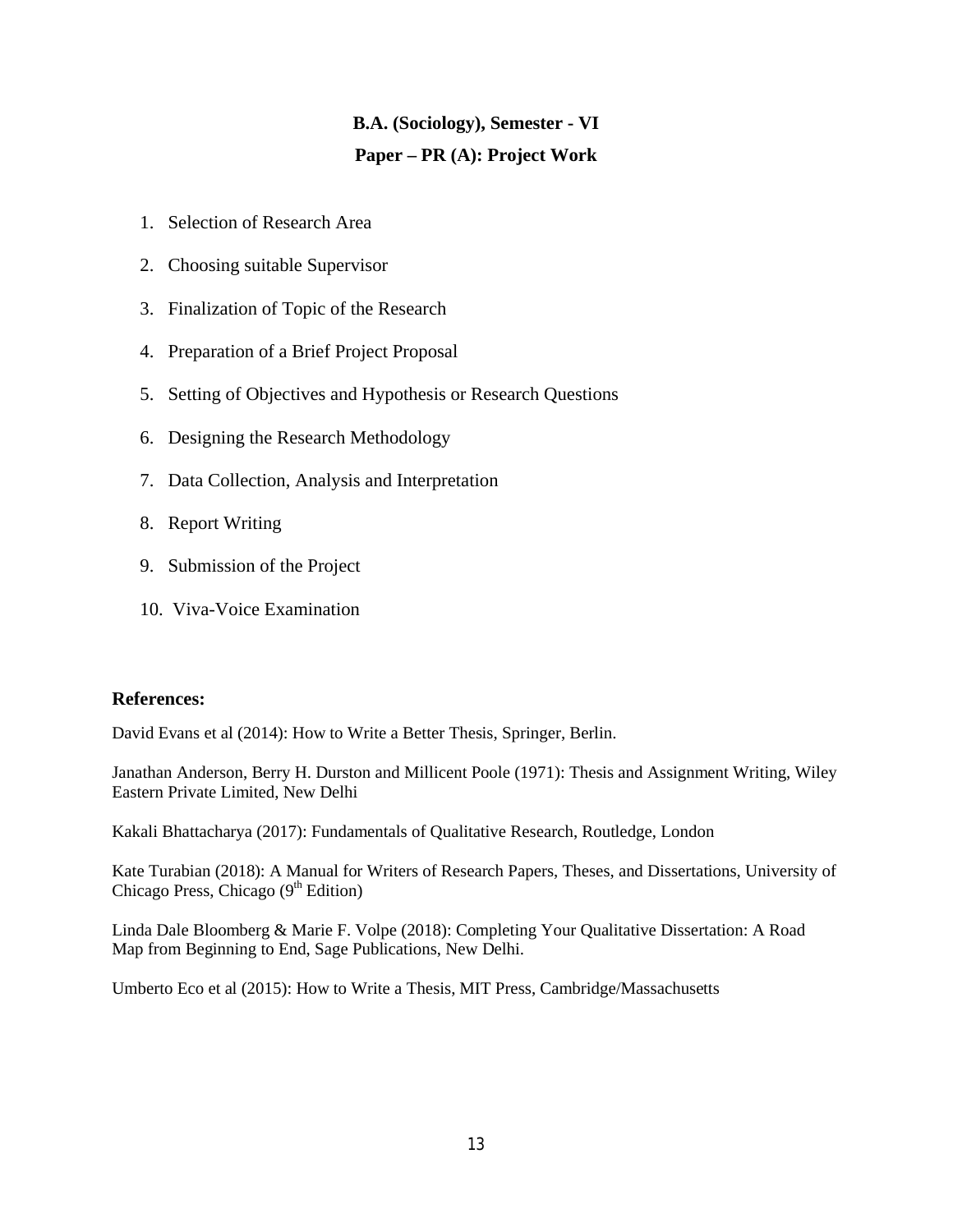# **Paper – PR (B): GENDER AND SOCIETY**

# **1. Gender in Sociological Analysis**

- a) Gender as Social Construction
- b) Approaches to the Study of Gender
- c) Models of Gendered Socialization
- d) Cultural Symbolism and Gender Roles

# **2. Social Structure and Gender Inequality**

- a) Patriarchy and Matriarchy
- b) Division of Labour: Production and Reproduction
- c) Family, Work and Property

## **Theories and Perspectives of Feminism**

- a) Liberal Feminism
- b) Marxist / Radical Feminism
- c) Socialist Feminism
- d) Post-Modern Feminism

# **3. Gender and Development**

- a) Indicators of Women Status: Demographic, Social, Economic, Educational and **Workforce**
- b) Women Empowerment in India: Schemes, Polices, Strategies and Programmes
- c) Voluntary Sector and Women Development

## **4. The Politics of Gender:**

- a) Women's Movements in Pre-Independence and Post-Independence India
- b) Current Women's Movements
- c) Displacement and Eco-Feminism
- d) Women Reservation as Socio-Political Issue

## **References:**

Rajesh Makol (2018): Gender School and Society, Rajesh Makol Publishers

S. Duncan & Rosalind Edwards (1997): Single Mothers in International Context, Routledge Sally Hines & Tam Sanger (2010): Transgender Identities: Towards a Social Analysis of Gender Diversity, Routledge

Judith Butler (2018): Gender Trouble: Feminism and the Subversion of Identity, Tantor Audio Linda Babcock (2012): Women Don't Ask: Negotiation and the Gender Divide, Audible Studios Christina Hoff Sommers (1995): Who Stole Feminism?: How Women Have Betrayed Women, Simon & Schuster Publications

Camille Paglia (2018): Free Women, Free Men: Sex, Gender, Feminism, Canongate Canons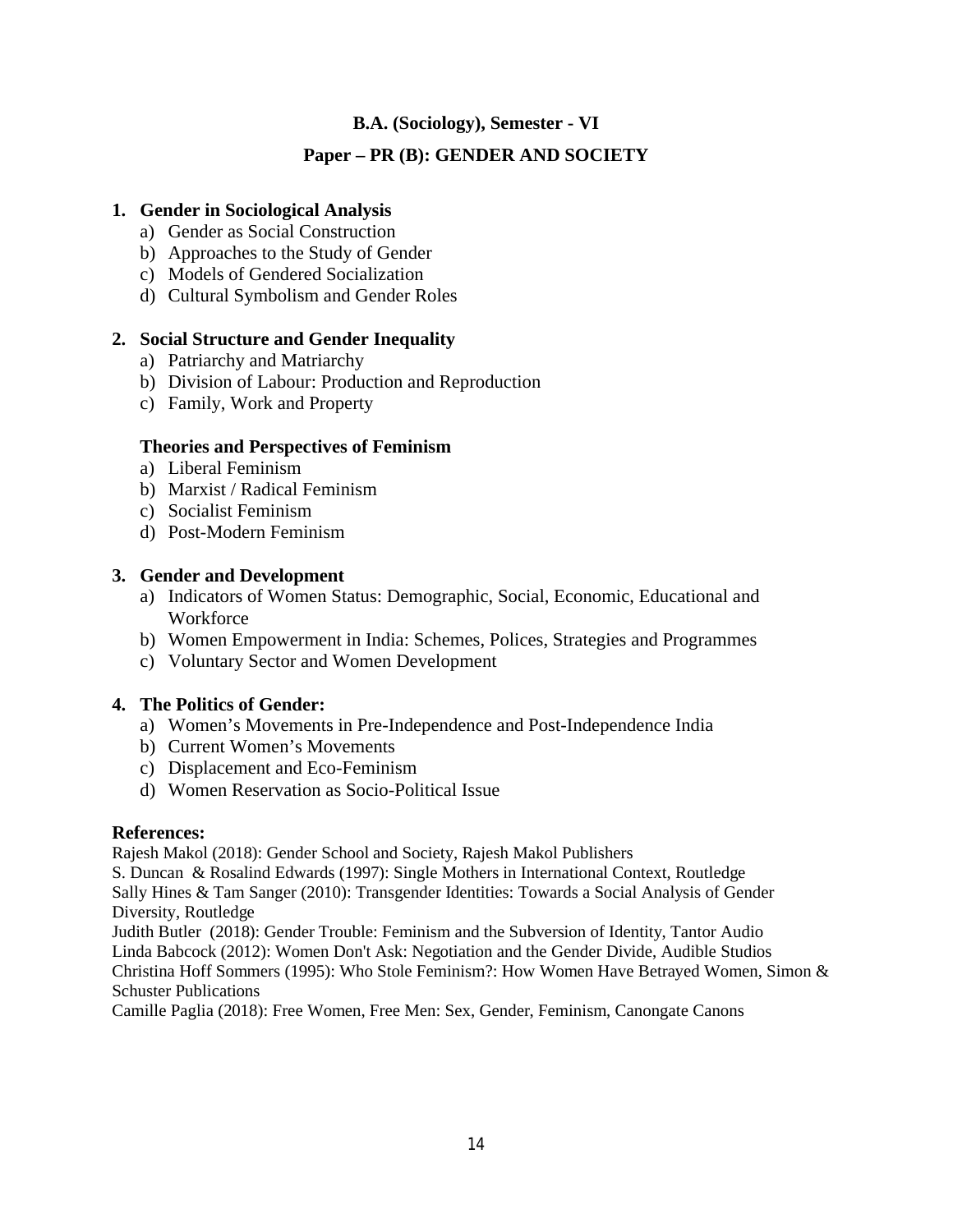### **Paper – DSE603 (A): INDUSTRIAL SOCIOLOGY**

*(Discipline Specific Elective)*

### **1. Introduction to Industrial Sociology**

- a) Definition, Nature and Scope of Industrial Sociology
- b) Growth of Industrialisation, Industrial Revolution and its Impact on Society, Changing Structure of Modern Industrial Enterprises, Principles of Organisation- Formal and Informal

## **2. Sociological Theories related to Industry and Society:**

- a) Classical theories : Adam Smith, Karl Marx, Max Weber and Durkheim
- b) Modern Sociological Theories: Scientific Management Theory of F.W. Taylor Elton Mayo's Human Relations Approach – Harry Braverman's Labour and Monopoly Capital – Maslow theory of Industrial Management.

# **3. Trade Union Movement in India**:

- a) Structure and Functions of Trade Unions
- b) Workers Participation in Management and Collective Bargaining

## **4. Industrial Disputes and Settlements:**

- a) Causes and Consequences of Industrial Disputes
- b) Strikes, Lockouts, Layoff, Negotiation, Conciliation, Arbitration and Adjudication
- c) Industrial Dispute Act

## **5. Labour Problems**:

- a) Absenteeism. Alcoholism, and Alienation; Labour Welfare Schemes;
- b) ILO- Fundamental Principles and Major activities
- c) Commitment and Motivation of Workers
	- i. Incentives, Wages, Bonus and other Benefits like compensation and maternity benefits
	- ii. Compensation legislation Act (1923)- Main Provisions
	- iii. Impact of Globalisation on Industry and labour

- 1. Bhatnagar Mahesh (2012): Industrial Sociology, S.Chand Publications, New Delhi
- 2. Yogendra Singh, Sapna Mathur & Richa Sharma (2016): Industrial Sociology, AITBS Publications
- 3. Rajan Mishra (2016): Industrial Sociology, Laxmi Publications
- 4. Dhameja (2012): Industrial Sociology, S.K. Kataria & Sons;
- 5. Narendar Singh (2012): Industrial Sociology, McGraw Hill Education
- 6. Sivarethinamohma R. (2010): Industrial Relations and Labour Welfare: Text and Cases, Prentice Hall India Learning Private Limited
- 7. Lari Osama (2013): Industrial Sociology: A Comprehensive Approach, CBS Publishers & Distributors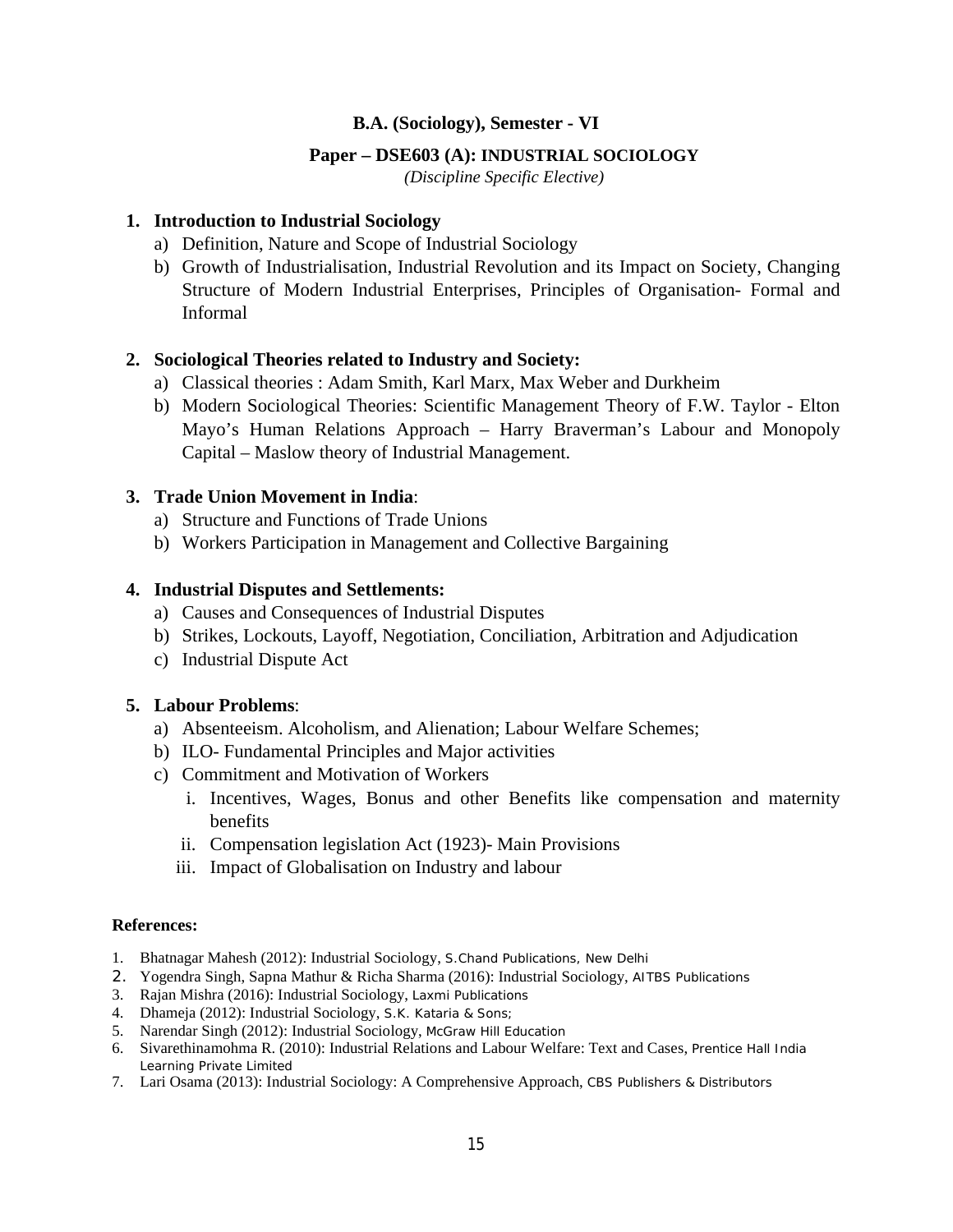## **Paper – DSE603 (B): POLITICAL SOCIOLOGY**

*(Discipline Specific Elective)*

## **1. Introduction to Political Science**

- a) Meaning, Nature and Scope of Political Sociology
- b) Approaches to the Study of Politics
- c) Political Systems, Political Processes and Political Socialization

#### **2. Basic Concepts:**

- a) Power and Authority
- b) Consensus and Conflict
- c) Elites and Pressure Groups
- d) State and Stateless Societies

#### **3. State and Society**

- a) State and the Power, Class Structure, Hegemony
- b) Civil Society, Welfare State, Nation-State
- c) State and Society under capitalism and Socialism
- d) Power, Institutional Autonomy and State Control
- e) Ideology and Consensus

### **4. Voting Behaviour**

- b) Political Parties, Ideology and Voting Behaviour
- c) Patterns and Factors of Voting Behaviour
- d) Impact of Caste, Class, Ethnicity, Religion and Region in Electioneering

## **5. Local Structures of Power:**

- a) Varieties of Local Power Structure
- b) Panchayat Raj System and Decentralization of power
- c) Political Reservations, Participation of Weaker Sections in Politics and Social Change

#### **References:**

A. Ashraf (1983): Political Sociology: A New Grammar of Politics, Universities Press Keith Faulks (2011): Political Sociology: A Critical Introduction, Rawat Publications, Jaipur. Pradip Basu (2015): Political Sociology, Setu Prakhashani, Kolkata Chakraborty Satyabrata (2016): Political Sociology, Trinity Roy Shefali (2014): Society and Politics in India Understanding Political Sociology, PHI Anand Kumar (2013): Readings in Indian Sociology - Political Sociology of India, Sage, Delhi Samir Dasgupta (2011): Political Sociology, Pearson Education India, Delhi